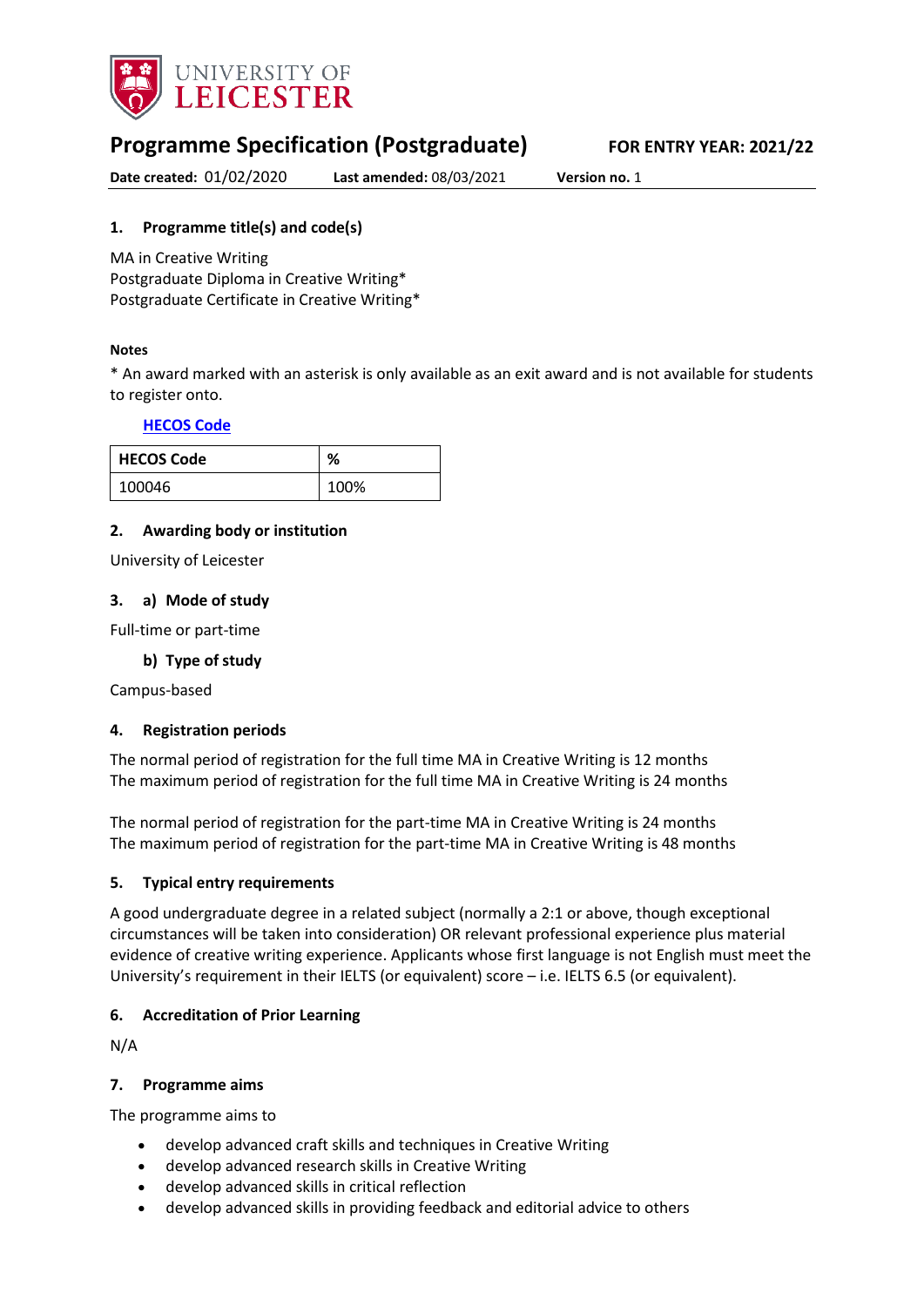- develop writing skills to a high level
- raise students' ability to initiate and to carry out independent research
- foster students' independent thinking and judgement
- equip students with relevant presentational skills

• prepare students for future careers and/or further postgraduate work by enhancing the following transferable skills: enhancing communication skills (both in written and oral forms); developing teamwork and feedback skills; developing research skills, organisational skills, information-retrieval skills and decision making; encouraging individual planning and selfmanagement; developing learning skills across the course; enhancing digital skills; developing understanding of the many professional, contemporary contexts in which writers work. Students recognise the development of such skills both through formal assessment, in which reflective commentaries ask students overtly to discuss transferable skills gained, and in more formative assessment and workshop discourse (both summative and formative as described in the programme outcomes grid).

Reference points used to inform the programme specification

- QAA Benchmarking Statement
- Framework for Higher Education Qualifications (FHEQ)
- UK Quality Code for Higher Education
- [University Learning](https://www2.le.ac.uk/offices/sas2/quality/learnteach) Strategy
- **[University Assessment Strategy](https://www2.le.ac.uk/offices/sas2/quality/learnteach)**
- University of Leicester Periodic Developmental Review Report
- External Examiners' reports (annual)
- United Nations Education for Sustainable Development Goals
- Student Destinations Data

#### **8. Programme Outcomes**

Unless otherwise stated, programme outcomes apply to all awards specified in [1.](#page-0-0) Programme title(s).

#### **Discipline specific knowledge and competencies**

#### i) Knowledge

| <b>Intended Learning</b><br><b>Outcomes</b>                                                                                      | <b>Teaching and Learning Methods</b>                         | <b>How Demonstrated?</b>                                                    |
|----------------------------------------------------------------------------------------------------------------------------------|--------------------------------------------------------------|-----------------------------------------------------------------------------|
| Advanced knowledge of<br>particular aspects of the<br>subject and of the<br>appropriate methodologies<br>needed to discuss them. | Independent research,<br>workshops, seminars,<br>supervision | Oral presentation, creative work,<br>reflective commentary,<br>dissertation |

#### ii) Concepts

| <b>Intended Learning Outcomes</b>   | Teaching and Learning<br><b>Methods</b> | <b>How Demonstrated?</b>     |
|-------------------------------------|-----------------------------------------|------------------------------|
| Advanced research methodologies and | Independent research,                   | Oral presentation, creative  |
| concepts in creative writing and    | workshops, seminars,                    | work, reflective commentary, |
| <b>Creative Writing Studies</b>     | tutorials, supervision                  | dissertation                 |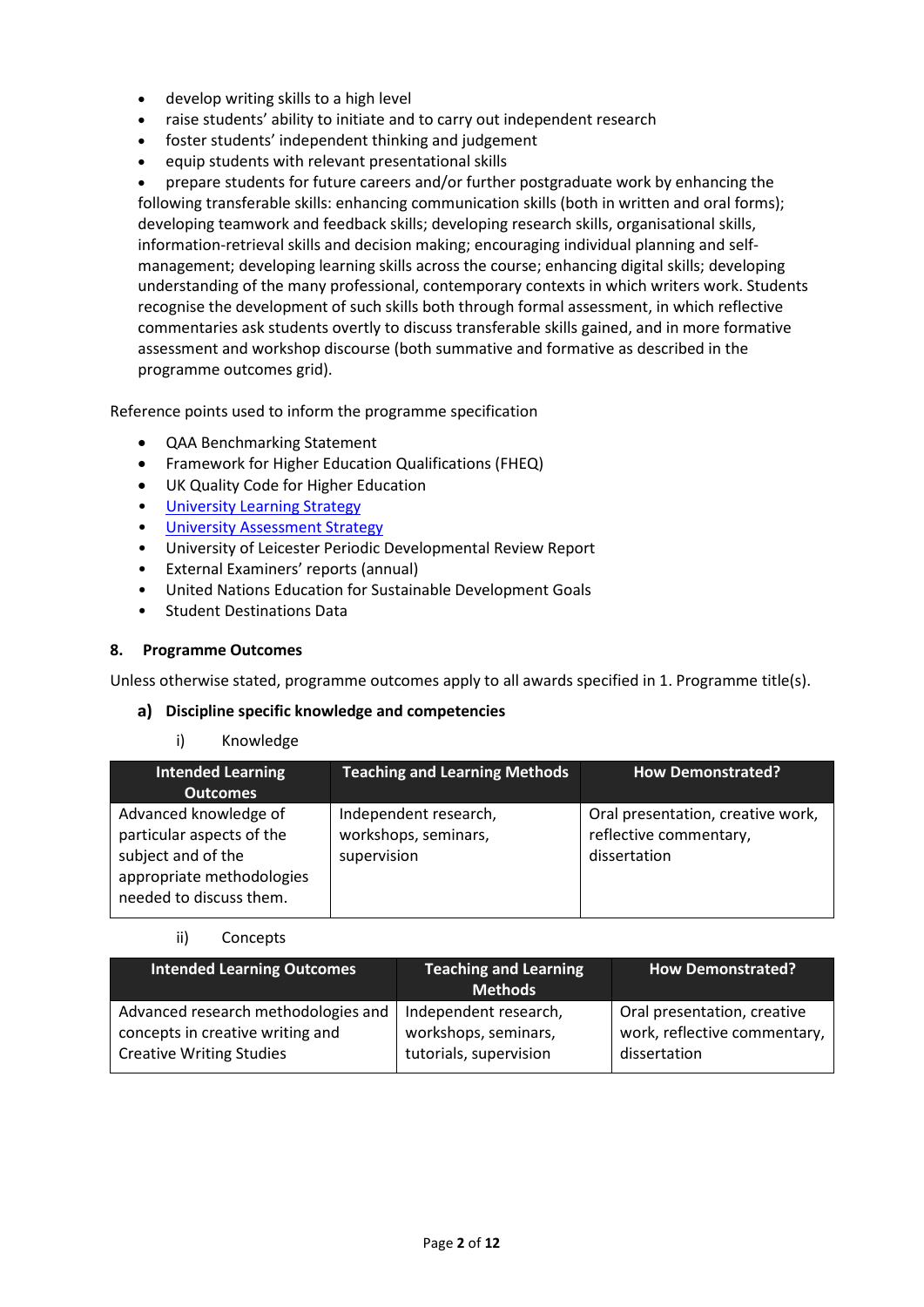iii) Techniques

| <b>Intended Learning</b><br><b>Outcomes</b>                                                                                               | <b>Teaching and Learning Methods</b>                      | <b>How Demonstrated?</b>                                                    |
|-------------------------------------------------------------------------------------------------------------------------------------------|-----------------------------------------------------------|-----------------------------------------------------------------------------|
| Competence in advanced<br>research skills, craft skills and<br>techniques relevant to<br>creative writers across<br>different disciplines | Independent research,<br>supervision, tutorials, seminars | Oral presentation, creative work,<br>reflective commentary,<br>dissertation |

iv) Critical analysis

| <b>Intended Learning</b><br><b>Outcomes</b>                                                                          | <b>Teaching and Learning Methods</b>                                                                                                                                                                     | <b>How Demonstrated?</b>                                                    |
|----------------------------------------------------------------------------------------------------------------------|----------------------------------------------------------------------------------------------------------------------------------------------------------------------------------------------------------|-----------------------------------------------------------------------------|
| Ability to apply<br>understanding of concepts<br>and techniques with<br>independence, rigour and<br>self-reflexivity | Independent research,<br>workshops, seminars, tutorials,<br>supervision, and the writing of<br>reflective / critical<br>commentaries, and provision of<br>feedback to others in workshop<br>environments | Oral presentation, creative work,<br>reflective commentary,<br>dissertation |

### v) Presentation

| <b>Intended Learning</b><br><b>Outcomes</b>                                                                                                                                                        | <b>Teaching and Learning Methods</b>                      | <b>How Demonstrated?</b>                                                    |
|----------------------------------------------------------------------------------------------------------------------------------------------------------------------------------------------------|-----------------------------------------------------------|-----------------------------------------------------------------------------|
| Ability to organise research<br>and creative material to<br>publication standard; to<br>distinguish between the<br>relevant and irrelevant, and<br>to present clear oral and<br>written arguments. | Oral presentation, seminars,<br>workshops and supervision | Oral presentation, creative work,<br>reflective commentary,<br>dissertation |

# vi) Appraisal of evidence

| <b>Intended Learning</b><br><b>Outcomes</b>                                                                                                                             | <b>Teaching and Learning Methods</b>                                                     | <b>How Demonstrated?</b>                                                    |
|-------------------------------------------------------------------------------------------------------------------------------------------------------------------------|------------------------------------------------------------------------------------------|-----------------------------------------------------------------------------|
| Ability to analyse and assess<br>a variety of creative and<br>critical issues, and to sustain<br>independent creative and<br>critical thinking at an<br>advanced level. | Workshops, individual research,<br>seminars, supervisions, lecture,<br>oral presentation | Oral presentation, creative work,<br>reflective commentary,<br>dissertation |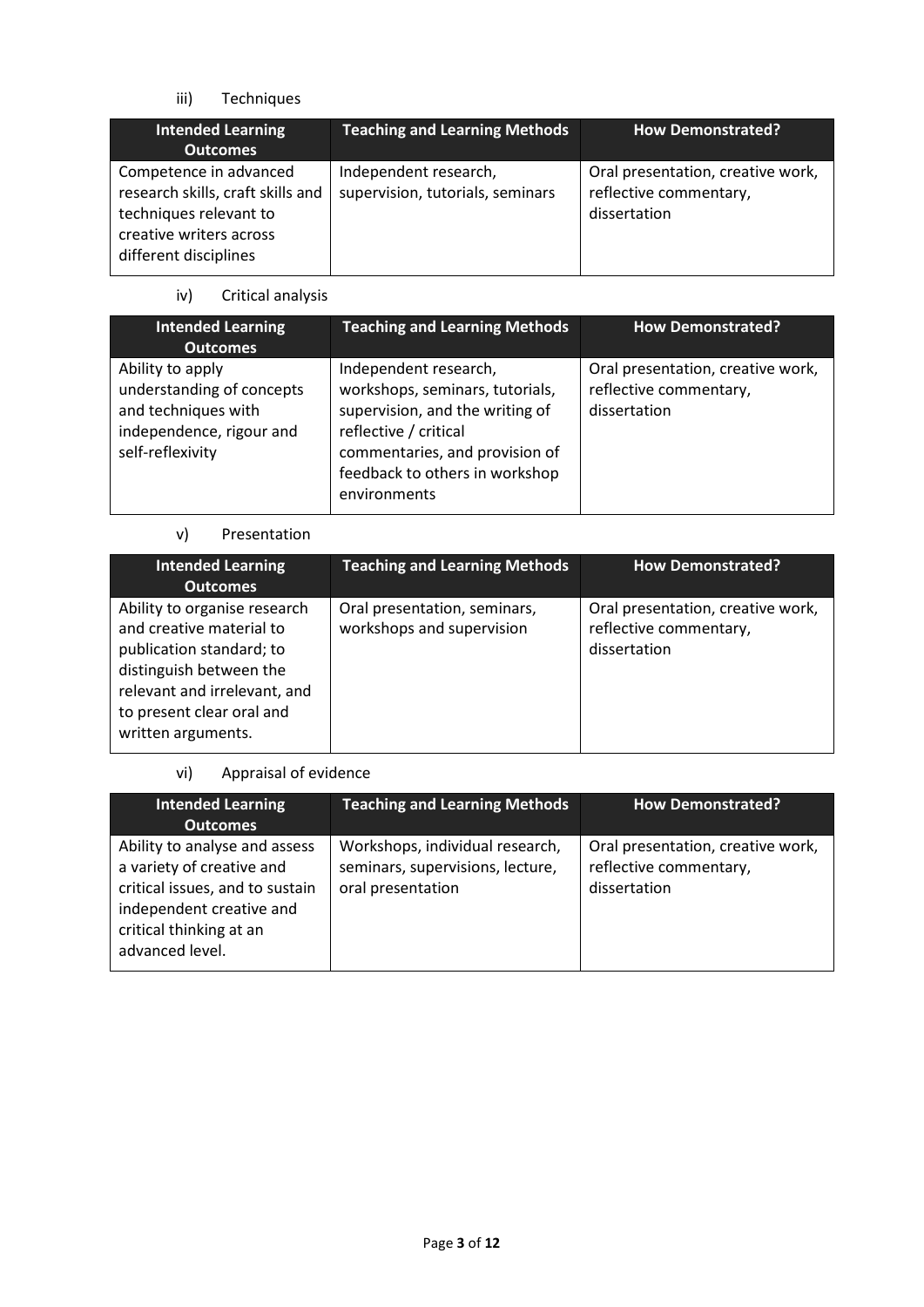# **b)** Transferable skills

### i) Research skills

| <b>Intended Learning</b>                                                                                                                                                                             | <b>Teaching and Learning Methods</b>                                                          | <b>How Demonstrated?</b>                                                                     |
|------------------------------------------------------------------------------------------------------------------------------------------------------------------------------------------------------|-----------------------------------------------------------------------------------------------|----------------------------------------------------------------------------------------------|
| <b>Outcomes</b>                                                                                                                                                                                      |                                                                                               |                                                                                              |
| Knowledge of research skills<br>and methodologies relevant to<br>creative writing, and ability to<br>apply these skills and<br>methodologies in the<br>construction of effective<br>creative writing | Workshops, tutorials, supervisions,<br>and the module Research Methods<br>in Creative Writing | Creative work, reflective<br>commentary, dissertation, peer<br>group discussion in workshops |

### ii) Communication skills

| <b>Intended Learning</b><br><b>Outcomes</b>                                                                                                                                                                                                          | <b>Teaching and Learning Methods</b>                 | <b>How Demonstrated?</b>                                                                                                                                                                                                                   |
|------------------------------------------------------------------------------------------------------------------------------------------------------------------------------------------------------------------------------------------------------|------------------------------------------------------|--------------------------------------------------------------------------------------------------------------------------------------------------------------------------------------------------------------------------------------------|
| Develop advanced oral<br>presentation skills and<br>written communication skills<br>relevant to writers; write to<br>a high standard across<br>different forms and genres,<br>and for different audiences.                                           | Seminars, tutorials, oral<br>communication workshops | Oral presentation, creative work,<br>reflective commentary,<br>dissertation, peer practice and<br>group review of each other's<br>presentation skills in workshops,<br>formative peer review<br>assessment on online discussion<br>forums. |
| Equip students with the<br>knowledge and<br>understanding, skills and<br>attributes needed to work<br>and live in a way that<br>safeguards environmental,<br>social and economic<br>wellbeing, both in the<br>present and for future<br>generations. | Seminars, tutorials, oral<br>communication workshops | Summative essay and formative<br>assessment by peers of teaching<br>methodologies developed by<br>students during workshops on<br>teaching Creative Writing and<br>group analysis of future of<br>Publishing in EN7042<br>"Applications"   |

### iii) Data presentation

| <b>Intended Learning</b><br><b>Outcomes</b>                                                                                                  | <b>Teaching and Learning Methods</b>                                                                   | <b>How Demonstrated?</b>                                                                                 |
|----------------------------------------------------------------------------------------------------------------------------------------------|--------------------------------------------------------------------------------------------------------|----------------------------------------------------------------------------------------------------------|
| Dealing with and presenting<br>relevant bibliographic and<br>other research material to<br>construct effective creative<br>and critical work | Research Methods in Creative<br>Writing module: workshops and<br>seminars, online discussion<br>forums | Reflective commentaries,<br>dissertation, creative work,<br>presentation of work in<br>discussion forums |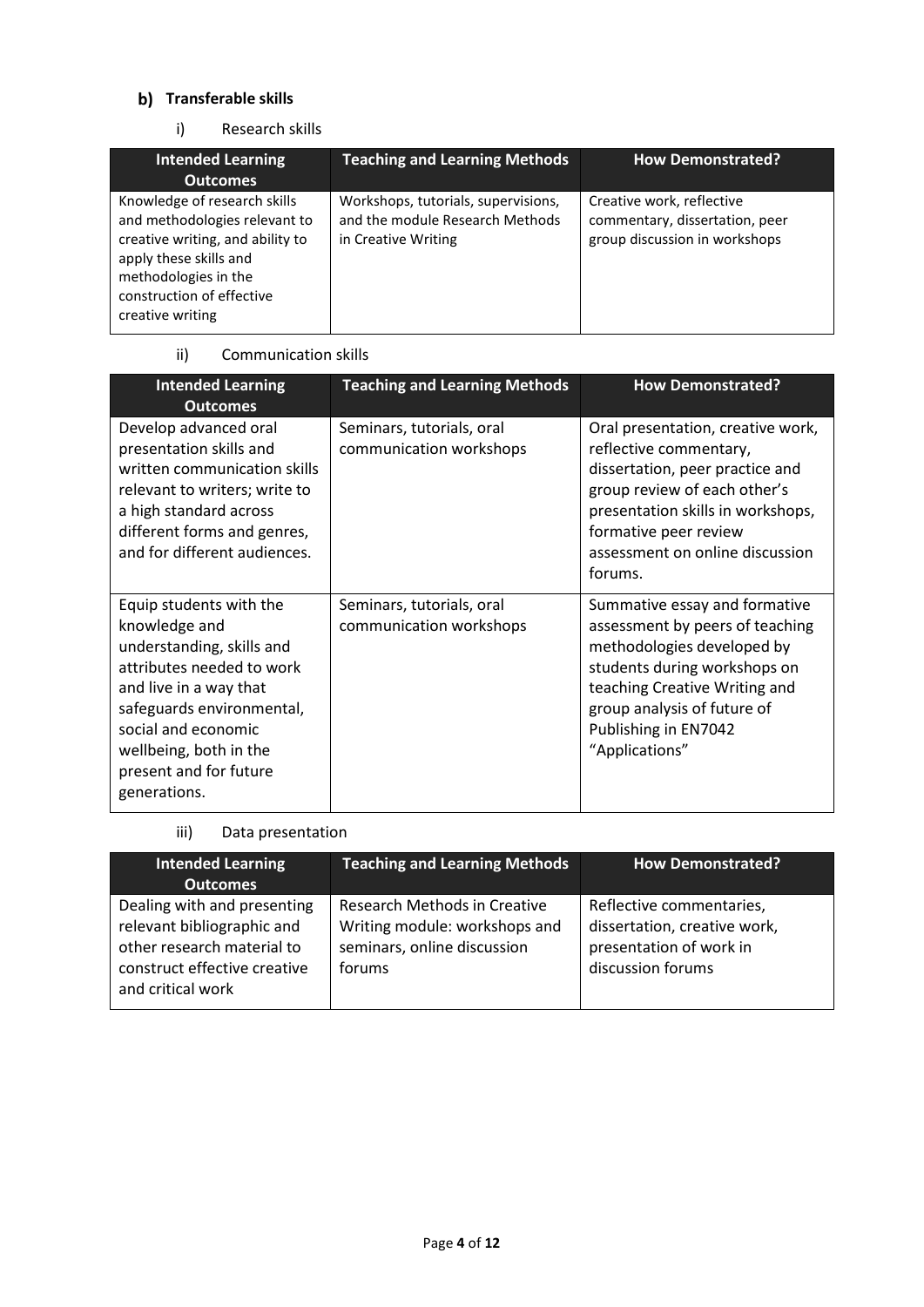### iv) Information technology

| <b>Intended Learning</b><br><b>Outcomes</b>                | <b>Teaching and Learning Methods</b>                                                                      | <b>How Demonstrated?</b>                                                                                                                                                                                                               |
|------------------------------------------------------------|-----------------------------------------------------------------------------------------------------------|----------------------------------------------------------------------------------------------------------------------------------------------------------------------------------------------------------------------------------------|
| Develop relevant IT<br>knowledge and skills for<br>writers | Relevant computer lab sessions,<br>Research Methods in Creative<br>Writing (module), independent<br>study | Creative submissions, reflective<br>commentaries and, if relevant,<br>oral presentation; participation in<br>group peer review of creative<br>work on Blackboard discussion<br>forums; writing literary reviews<br>for the Course Blog |

### v) Problem solving

| <b>Intended Learning</b><br><b>Outcomes</b>                                                                                                             | <b>Teaching and Learning Methods</b>                                                                                                           | <b>How Demonstrated?</b>                                                                  |
|---------------------------------------------------------------------------------------------------------------------------------------------------------|------------------------------------------------------------------------------------------------------------------------------------------------|-------------------------------------------------------------------------------------------|
| Developing advanced craft<br>skills in structuring and<br>redrafting creative work;<br>ability to tackle complex<br>problems in research and<br>writing | Research Methods in Creative<br>Writing module, and the<br><b>Dissertation in Creative Writing:</b><br>supervisions, seminars and<br>workshops | <b>Creative Writing Dissertation;</b><br>creative submissions; reflective<br>commentaries |

### vi) Working relationships

| <b>Intended Learning</b><br><b>Outcomes</b> | <b>Teaching and Learning Methods</b> | <b>How Demonstrated?</b>                   |
|---------------------------------------------|--------------------------------------|--------------------------------------------|
| Provision of effective peer<br>feedback     | Workshops and seminars               | Course blog and reflective<br>commentaries |

### vii) Managing learning

| <b>Intended Learning</b><br><b>Outcomes</b>                                                                                                                       | <b>Teaching and Learning Methods</b>            | <b>How Demonstrated?</b>                                                           |
|-------------------------------------------------------------------------------------------------------------------------------------------------------------------|-------------------------------------------------|------------------------------------------------------------------------------------|
| Ability to manage own<br>processes of research and<br>writing; ability to manage<br>both shorter and longer<br>creative projects in different<br>forms and genres | Workshops, seminars,<br>supervisions, tutorials | Creative Writing Dissertation;<br>creative submissions; reflective<br>commentaries |

#### viii) Career management

| <b>Intended Learning</b><br><b>Outcomes</b>                                                                                                               | <b>Teaching and Learning Methods</b>   | <b>How Demonstrated?</b>                                                                                                                                          |
|-----------------------------------------------------------------------------------------------------------------------------------------------------------|----------------------------------------|-------------------------------------------------------------------------------------------------------------------------------------------------------------------|
| Developing advanced writing<br>skills across multiple forms<br>and genres; oral<br>presentation skills;<br>knowledge of the<br>professional writing world | Workshops, seminars, guest<br>lectures | Reflective commentaries, creative<br>writing, oral presentation, course<br>blog, module assessment for<br>Applications: Publishing, Teaching<br>and Other Stories |

### **9. Special features**

Independent learning, research-based problem solving, oral and written communication skills; guest speaker events; connections with professional external bodies, including publishers and literary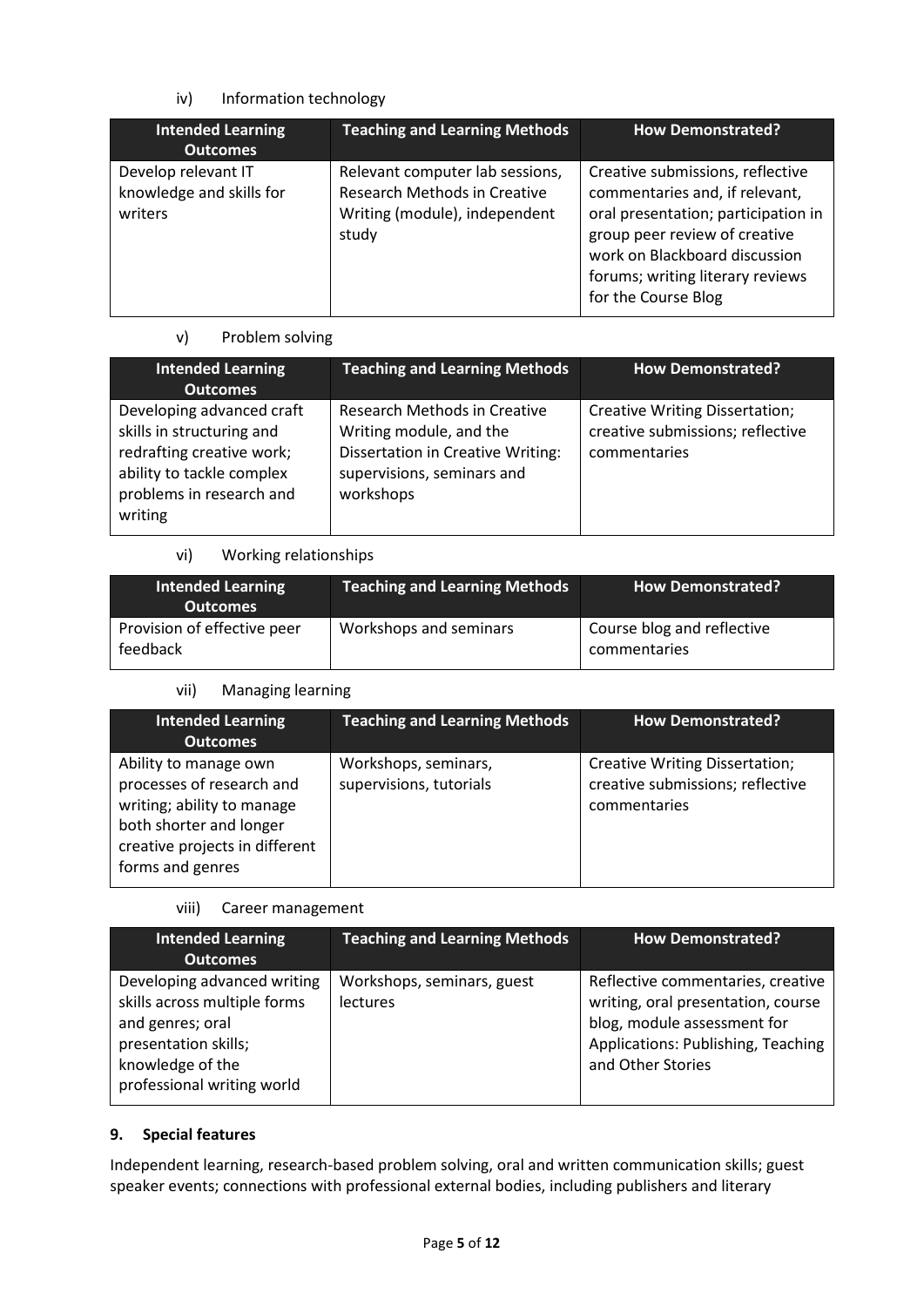agencies, plus the Centre for New Writing's and Literary Leicester's multiple author events and masterclasses.

### **10. Indicators of programme quality**

The programme is overseen by the convenor, who, along with other teaching staff, monitors the ongoing quality of the provision. Feedback will be obtained from students at regular intervals on the programme and reviewed. An External Examiner will be appointed to the programme to oversee the provision, and make sure it is in line with national standards. The programme will also be reviewed regularly at the Postgraduate Board of Studies in the School of Arts. The programme is run by experienced, professional writers and lecturers in Creative Writing: for example, Dr. Corinne Fowler is director of the Centre for New Writing; Mr. Nick Everett is the founder of the Creative Writing undergraduate and postgraduate modules at the University of Leicester; Dr. Jonathan Taylor has convened M.A. programmes in Creative Writing at previous institutions, and Dr. Harry Whitehead is an experienced lecturer in Creative Writing at both postgraduate and undergraduate levels. Dr. Harry Whitehead is also an elected member of the Higher Education Committee of the National Association of Writers in Education (NAWE).

External Examiners have confirmed that the assessment strategy, standard of achievement, design and delivery of the curriculum are effective and of similar standard to other comparable programmes in the sector.

### **11. Criteria for award and classification**

This programme follows the standard scheme of taught postgraduate award and classification set out i[n Senate Regulations](http://www.le.ac.uk/senate-regulations) – see the version of *Senate Regulation 6 governing taught postgraduate programmes of study* relevant to year of entry.

The following additional award requirements for this programme have been approved:

• Candidates who fail to achieve the requirements for the award of a Master's degree may be considered for the award of Postgraduate Diploma or Postgraduate Certificate, subject to meeting the requirements under the scheme of assessment.

### **12. Progression points**

As defined i[n Senate Regulations](http://www.le.ac.uk/senate-regulation6) - refer to the version of *Senate Regulation 6 governing taught postgraduate programmes of study* relevant to year of entry.

The following additional progression requirements for this programme have been approved:

• A Board of Examiners meeting will convene at the conclusion of the taught part of the course, to assess whether students can proceed to the dissertation stage in line with the requirements set out in regulations governing taught postgraduate programmes.

In cases where a student has failed to meet a requirement to progress he or she will be required to withdraw from the course and a recommendation will be made to the Board of Examiners for an intermediate/exit award where appropriate.

#### **13. Rules relating to re-sits or re-submissions**

As defined i[n Senate Regulations](http://www.le.ac.uk/senate-regulation6) - refer to the version of *Senate Regulation 6 governing taught postgraduate programmes of study* relevant to year of entry.

#### **14. External Examiners reports**

The details of the External Examiner(s) for this programme and the most recent External Examiners' reports for this programme can be found at **exampapers@Leicester** [log-in required]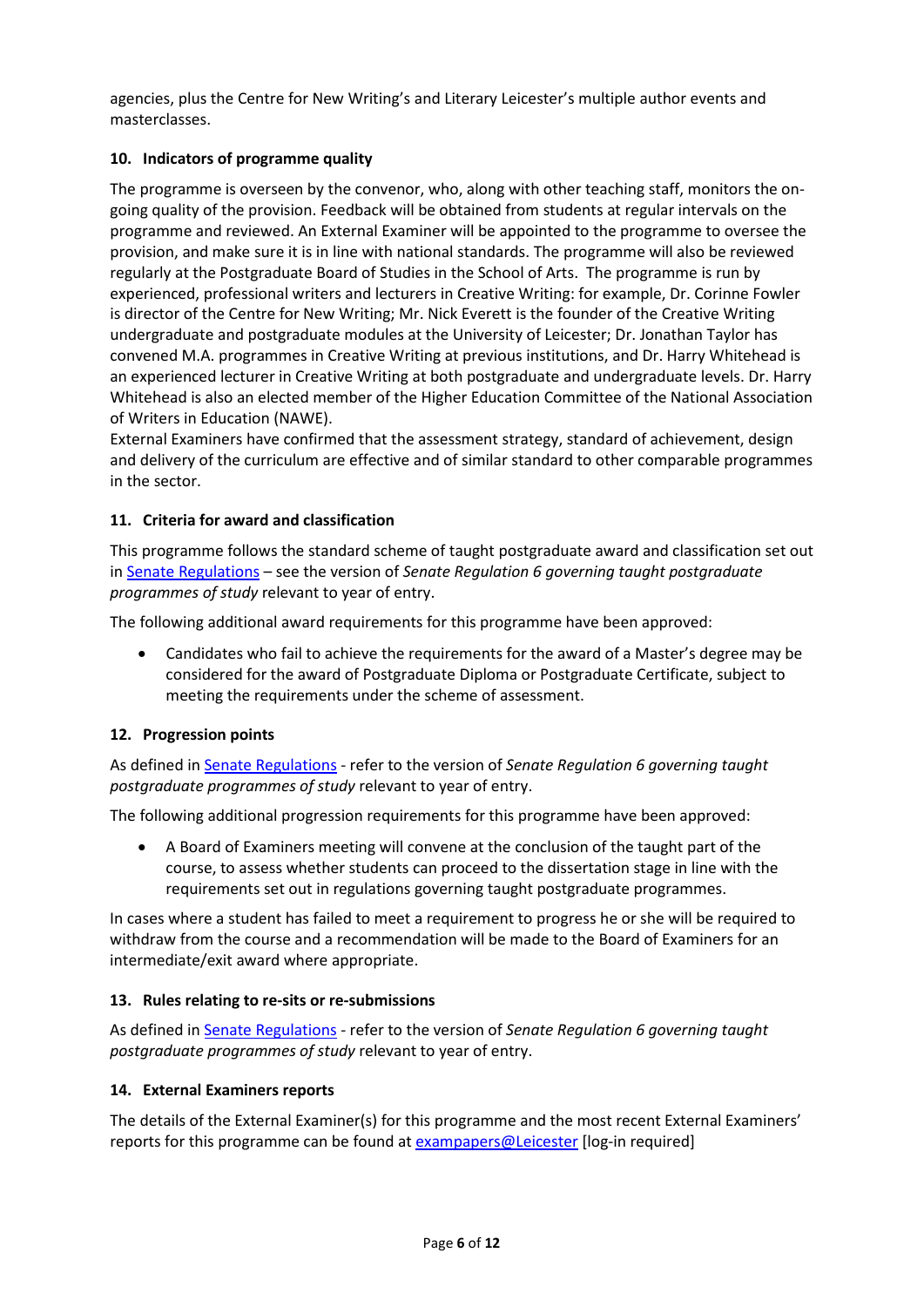# **15. Additional features** (e.g. timetable for admissions)

N/A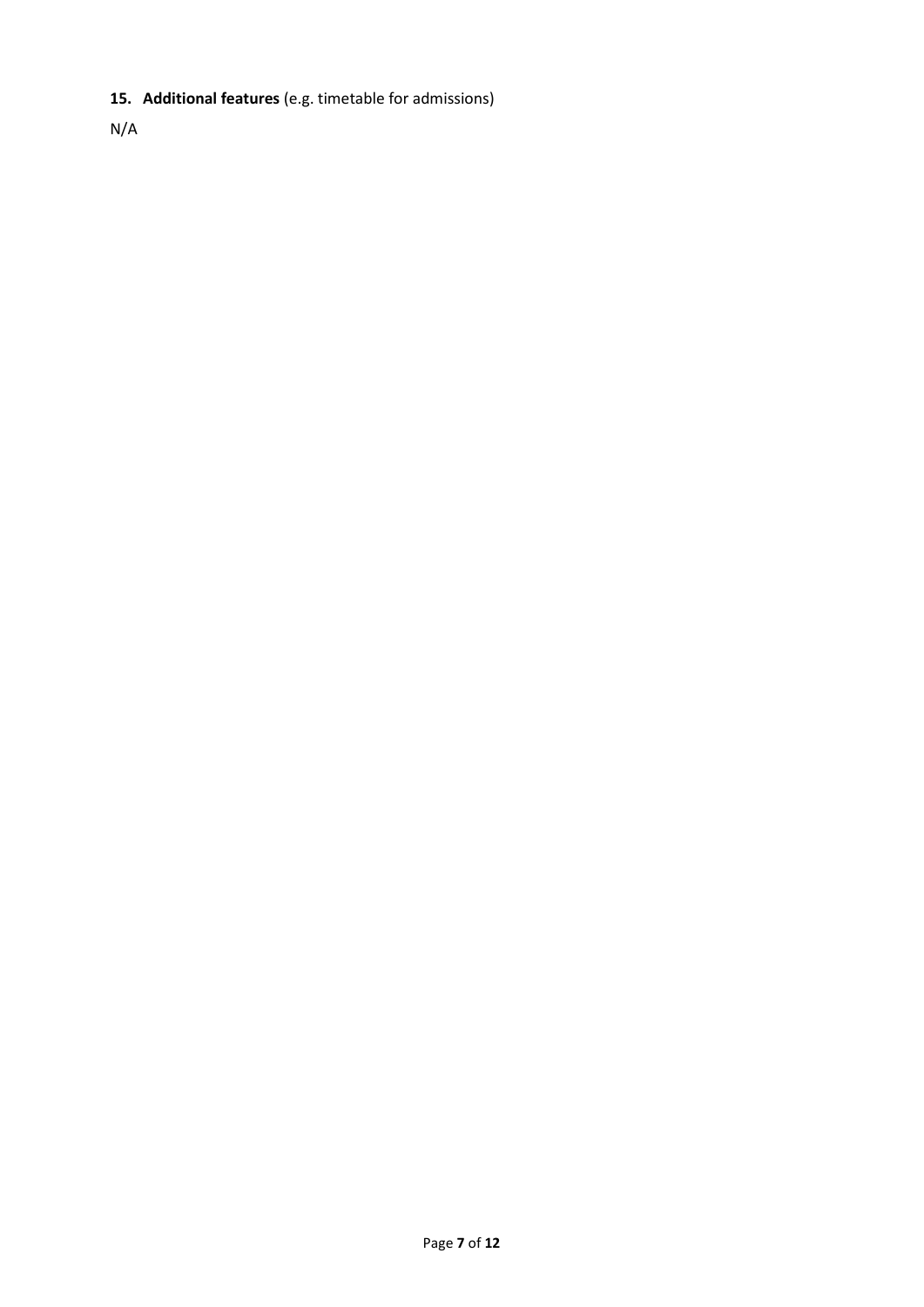

# **Programme Specification (Postgraduate) FOR ENTRY YEAR: 2021/22**

**Date created:** 01/02/2020 **Last amended:** 08/03/2021 **Version no.** 1

# **Appendix 1: Programme structure (programme regulations)**

The University regularly reviews its programmes and modules to ensure that they reflect the current status of the discipline and offer the best learning experience to students. On occasion, it may be necessary to alter particular aspects of a course or module.

# **MA Creative Writing**

#### **Credit breakdown**

| <b>Status</b>        | <b>Year long</b> | Semester 1 | Semester 2 | Other delivery<br>period |
|----------------------|------------------|------------|------------|--------------------------|
| Core taught          | n/a              | 60 credits | 60 credits | n/a                      |
| Optional             | n/a              | n/a        | n/a        | n/a                      |
| Dissertation/project | n/a              | n/a        | n/a        | 60 credits               |
|                      |                  |            |            | 180 credits in total     |

**Level 7/Year 1 2021/22**

Full time

Core modules

| Delivery period | Code   | <b>Title</b>                                         | <b>Credits</b> |
|-----------------|--------|------------------------------------------------------|----------------|
| Semester 1      | EN7040 | Research Methods in Creative Writing                 | 30 credits     |
| Semester 1      | EN7041 | Styles: Advanced Creative Writing Workshop 1         | 30 credits     |
| Semester 2      | EN7042 | Applications: Publishing, Teaching and Other Stories | 30 credits     |
| Semester 2      | EN7043 | Substances: Advanced Creative Writing Workshop 2     | 30 credits     |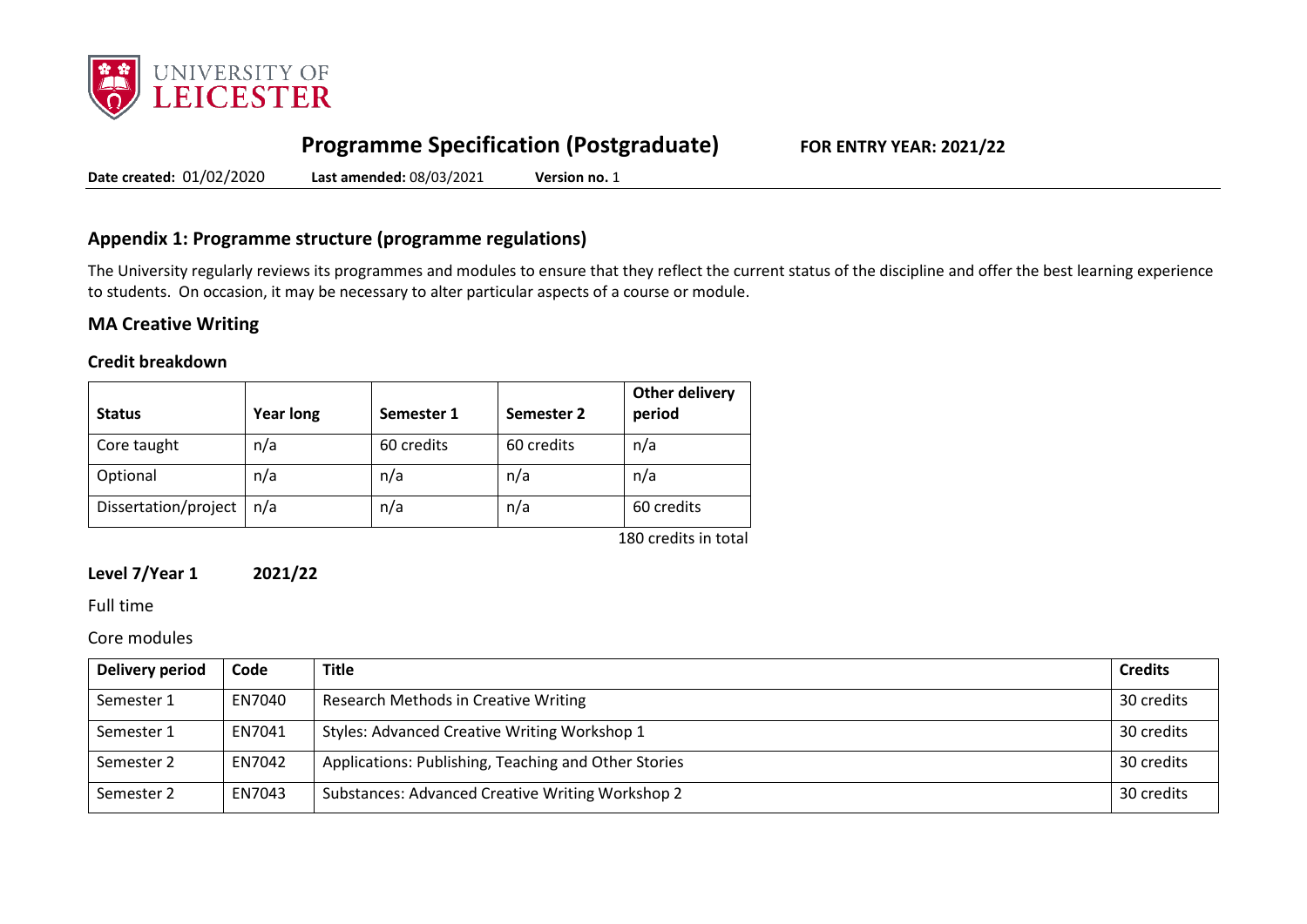| <b>Delivery period</b> | Code   | Title                            | <b>Credits</b> |
|------------------------|--------|----------------------------------|----------------|
| Semester 2             | EN7044 | Dissertation in Creative Writing | 60 credits     |

### Part-time

| Delivery period | Code   | Title                                                | <b>Credits</b> |
|-----------------|--------|------------------------------------------------------|----------------|
| Semester 1      | EN7040 | Research Methods in Creative Writing                 | 30 credits     |
| Semester 2      | EN7042 | Applications: Publishing, Teaching and Other Stories | 30 credits     |

## **Notes**

N/A

# **Level 7/Year 2 2022/23**

Part-time

# Core modules

| Delivery period | Code   | <b>Title</b>                                     | <b>Credits</b> |
|-----------------|--------|--------------------------------------------------|----------------|
| Semester 1      | EN7041 | Styles: Advanced Creative Writing Workshop 1     | 30 credits     |
| Semester 2      | EN7043 | Substances: Advanced Creative Writing Workshop 2 | 30 credits     |
| Semester 2      | EN7044 | <b>Dissertation in Creative Writing</b>          | 60 credits     |

**Notes**

N/A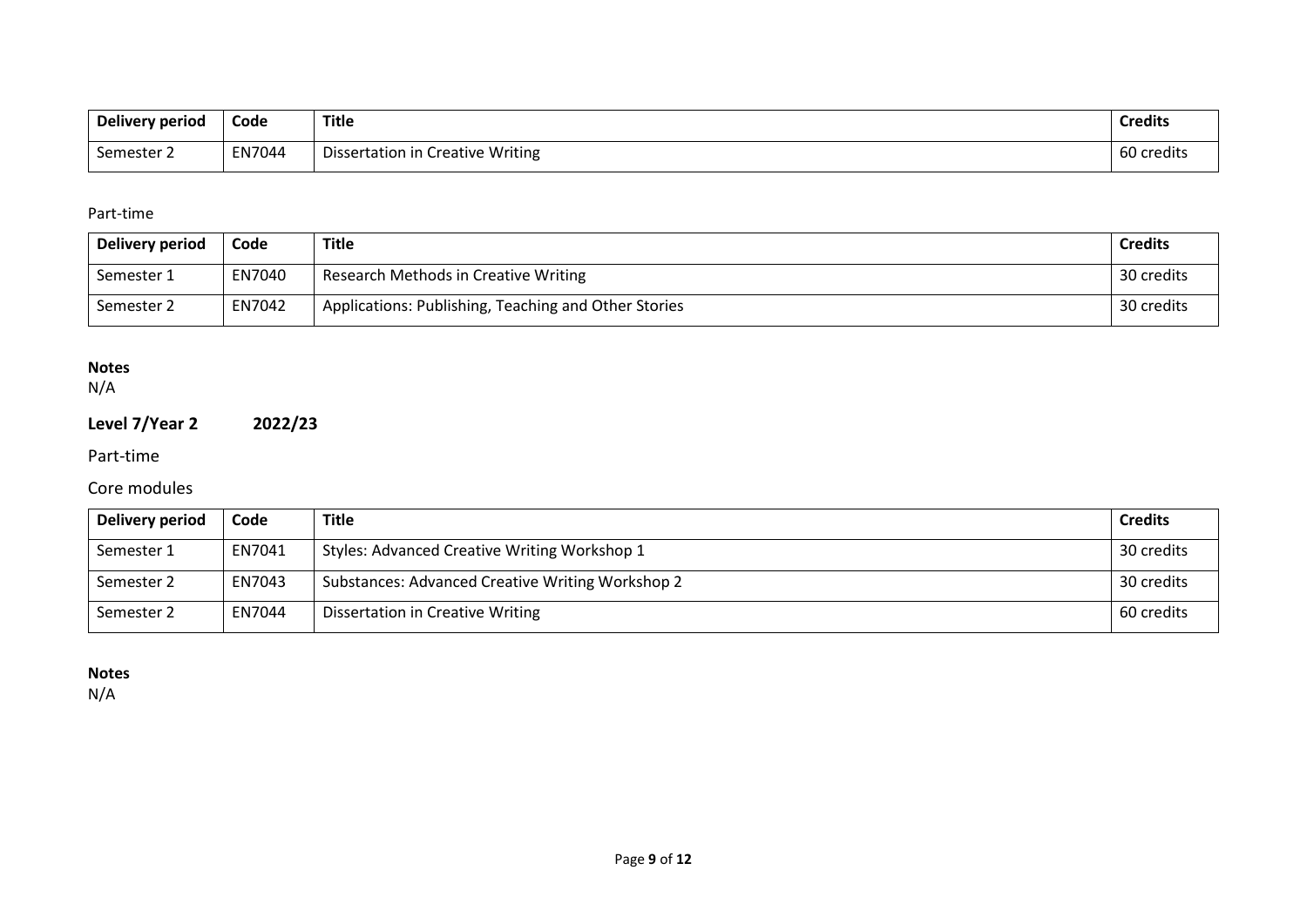# **Postgraduate Diploma in Creative Writing**

# **Credit breakdown**

| <b>Status</b>        | <b>Year long</b> | Semester 1 | Semester 2 | Other delivery<br>period                              |
|----------------------|------------------|------------|------------|-------------------------------------------------------|
| Core taught          | n/a              | 60 credits | 60 credits | n/a                                                   |
| Optional             | n/a              | n/a        | n/a        | n/a                                                   |
| Dissertation/project | n/a              | n/a        | n/a        | n/a                                                   |
|                      |                  |            |            | $1.20 \pm 0.00$ and $1.1 \pm 0.00$ and $1.1 \pm 0.00$ |

120 credits in total

# **Level 7/Year 1 2021/22**

# Full time

## Core modules

| Delivery period | Code   | <b>Title</b>                                         | <b>Credits</b> |
|-----------------|--------|------------------------------------------------------|----------------|
| Semester 1      | EN7040 | Research Methods in Creative Writing                 | 30 credits     |
| Semester 1      | EN7041 | Styles: Advanced Creative Writing Workshop 1         | 30 credits     |
| Semester 2      | EN7042 | Applications: Publishing, Teaching and Other Stories | 30 credits     |
| Semester 2      | EN7043 | Substances: Advanced Creative Writing Workshop 2     | 30 credits     |

### Part-time

| Delivery period | Code   | Title                                                | <b>Credits</b> |
|-----------------|--------|------------------------------------------------------|----------------|
| Semester 1      | EN7040 | Research Methods in Creative Writing                 | 30 credits     |
| Semester 2      | EN7042 | Applications: Publishing, Teaching and Other Stories | 30 credits     |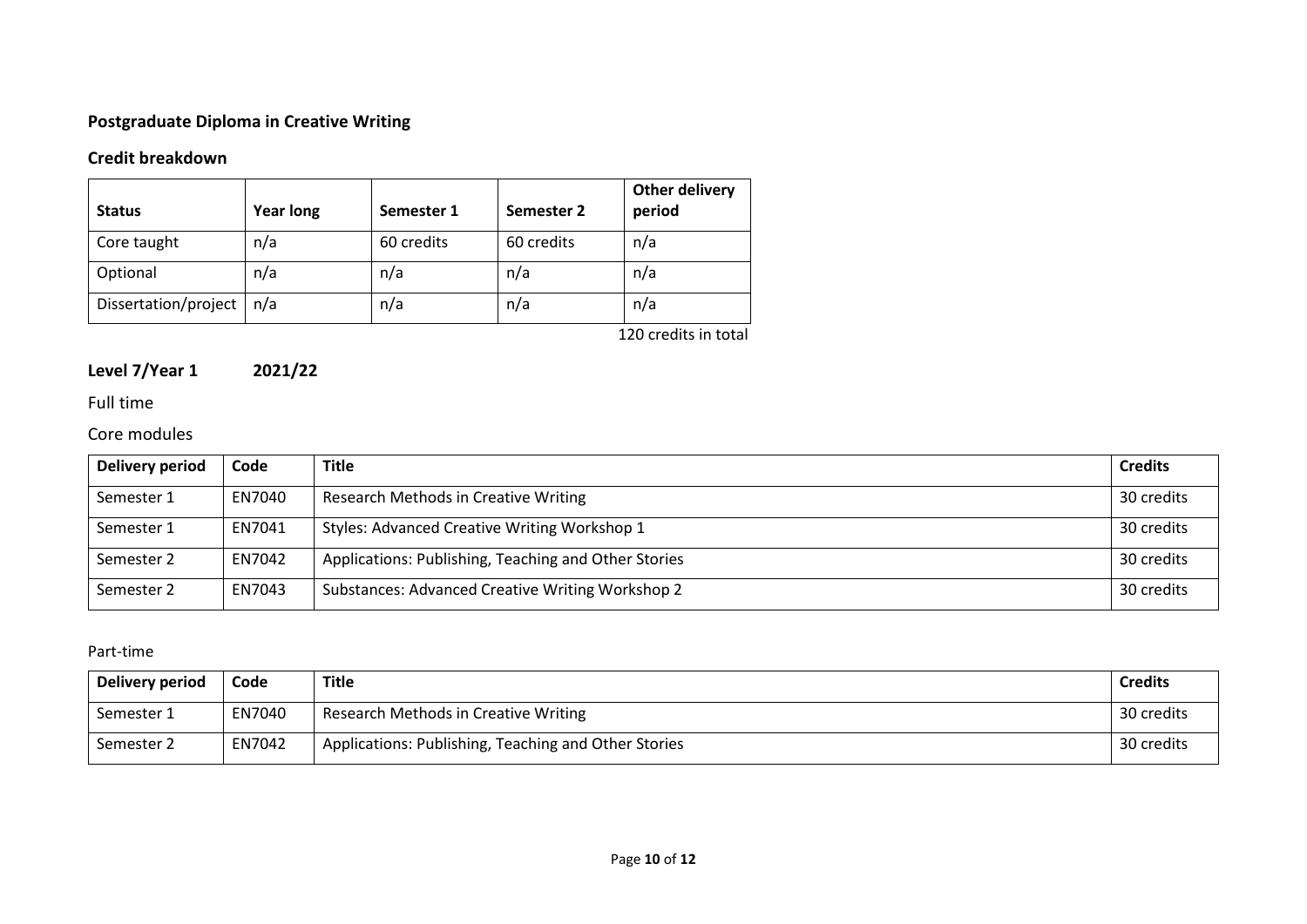# **Level 7/Year 2 2022/23**

### Part-time

# Core modules

| Delivery period | Code   | Title                                            | <b>Credits</b> |
|-----------------|--------|--------------------------------------------------|----------------|
| Semester 1      | EN7041 | Styles: Advanced Creative Writing Workshop 1     | 30 credits     |
| Semester 2      | EN7043 | Substances: Advanced Creative Writing Workshop 2 | 30 credits     |

# **Postgraduate Certificate in Creative Writing**

# **Credit breakdown**

| <b>Status</b>        | <b>Year long</b> | Semester 1 | Semester 2 | Other delivery<br>period |
|----------------------|------------------|------------|------------|--------------------------|
| Core taught          | n/a              | 30 credits | 30 credits | n/a                      |
| Optional             | n/a              | n/a        | n/a        | n/a                      |
| Dissertation/project | n/a              | n/a        | n/a        | n/a                      |
|                      |                  |            |            | $CD = 1.112$ and $1.112$ |

60 credits in total

# **Level 7/Year 1 2021/22**

Full time

Core modules

| Delivery period | Code   | <b>Title</b><br>___                  | <b>Credits</b> |
|-----------------|--------|--------------------------------------|----------------|
| Semester 1      | EN7040 | Research Methods in Creative Writing | 30 credits     |